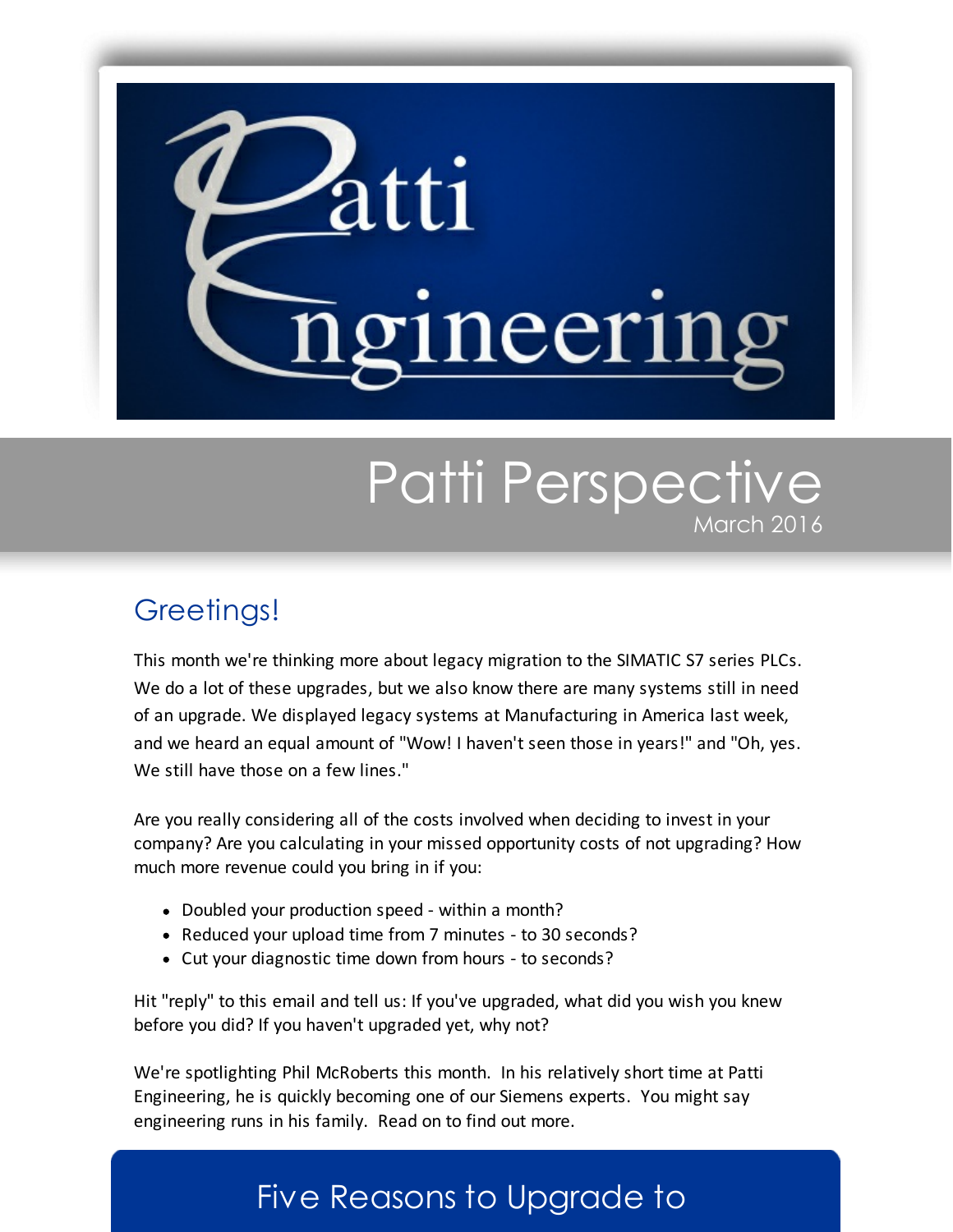## Siemens SIMATIC S7 PLC

## **1. Reliability**

Sticking with a legacy system means taking a gamble that you can still rely on your system, its parts, and its maintenance. We had one customer who was calling us every couple of months because their PLC had "eaten" their program. Staying with an obsolete system often means parts are no longer available through the manufacturer. It can initiate time-consuming eBay hunts. Some systems were installed so long ago that the documentation is long gone. There's only one person who remembers how it was installedand he's retiring. Can you rely on having the know-how available when you need it?

What if you could quit worrying about the next time your system is going to fail - and start planning how you'll take advantage of all its new capabilities?

## **2. Speed**

This month, we built a display that shows the speed difference between the S7-1500, an S5-100U, an Allen Bradley PLC 5-80, and a TI-505. We compared the cycle time by measuring the I/O through a relay. Measuring it this way is comparable to a real-life application. Other speed comparisons typically show scan times, which can exaggerate the difference. With this true-to-life test, the S7 was still more than twice as fast as any of the others.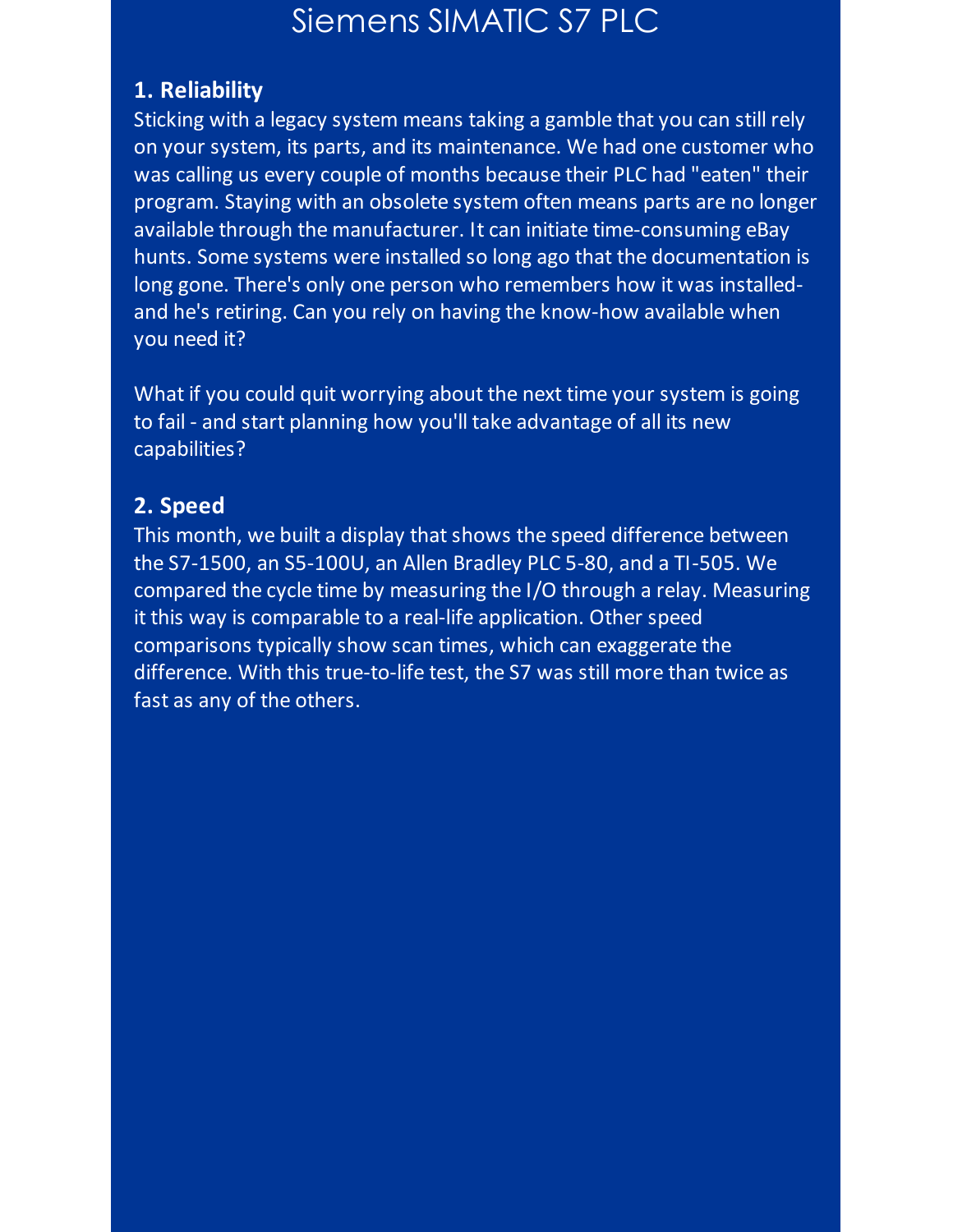

#### **3. Efficiency**

The newer HMIs (Human Machine Interfaces, or screens) not only can show exactly where a problem is, but also what the problem is. This allows operators to clear the problem very quickly. Some older diagnostic equipment is much more vague, causing operators to solve the problem with all of the efficiency of untangling Christmas lights.

The S7 along with its associated equipment, is much more energy efficient as well. There is also energy saving software such as PROFIenergy which can analyze and automate strategies to reduce the standby load.

## **4. Cost**

You might be thinking "What?! Cost is a reason not to upgrade! It's going to cost me thousands to install a new system!" But what is the cost of downtime? One study showed that each minute of downtime in the auto industry costs \$22,000. What is the opportunity cost of not upgrading? If you could double your production speed, not upgrading costs you half your potential revenue.

## **5. Innovation**

Upgrading to S7 technology isn't really innovation anymore - it's simply keeping up with the times. But new innovative advances are becoming available for the S7 - and not the S5. Siemens is committing 5 billion Euro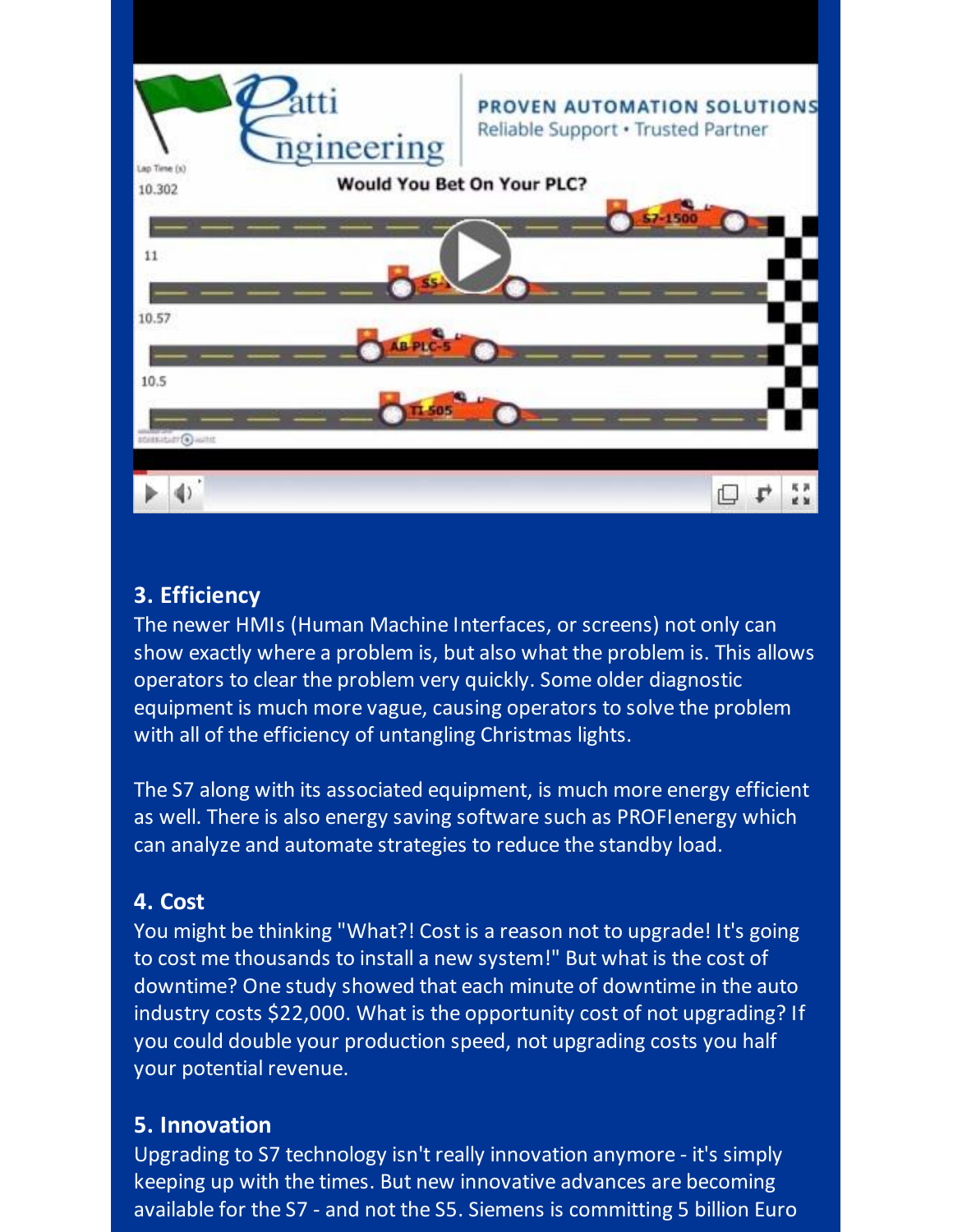to R&D this year alone. The best way to benefit from these new developments is to use current technology.

There's discussion lately about Detroit becoming the next Silicon Valley - or Silicon Valley becoming the next Detroit. For Detroit to drive that amount of growth requires innovation and some risk taking. If we in Detroit don't take those steps, Silicon Valley will. We have to acknowledge the risk involved in not changing.

We can't innovate from a place of fear. We were all around for 2008 and we know how scary that was. None of us wants to see that much red on our balance sheets ever again. None of us wants to look across the table at one of our long-time employees and have that heartbreaking conversation again. The riskiest option isn't to grow and change. The riskiest option is to hold too tightly to what has worked in the past.

This investment in your business is worth it.

To discuss your legacy migration or how Patti Engineers can help,

**[Contact](http://pattiengineering.com/contact/?utm_source=Patti+Perspective_March_2016&utm_campaign=Newsletter+March+2016&utm_medium=email) Us**

## Patti Personnel Spotlight: Phil McRoberts

Whether it's during the workday or the weekend, you're likely to find Phil McRoberts entrenched in an electronics or engineering project. Phil started with Patti Engineering in October of 2014, and has quickly become one of our go-to Siemens experts.

"Phil has been a great addition to the team," said Dave Foster, VP of Engineering at Patti Engineering. "He has been able to really grow his Siemens knowledge through projects at Patti Engineering. When we hired him a year and a half ago, he had impressive experience with the 840D. His quick learning has expanded that expertise into really the whole Siemens automation family."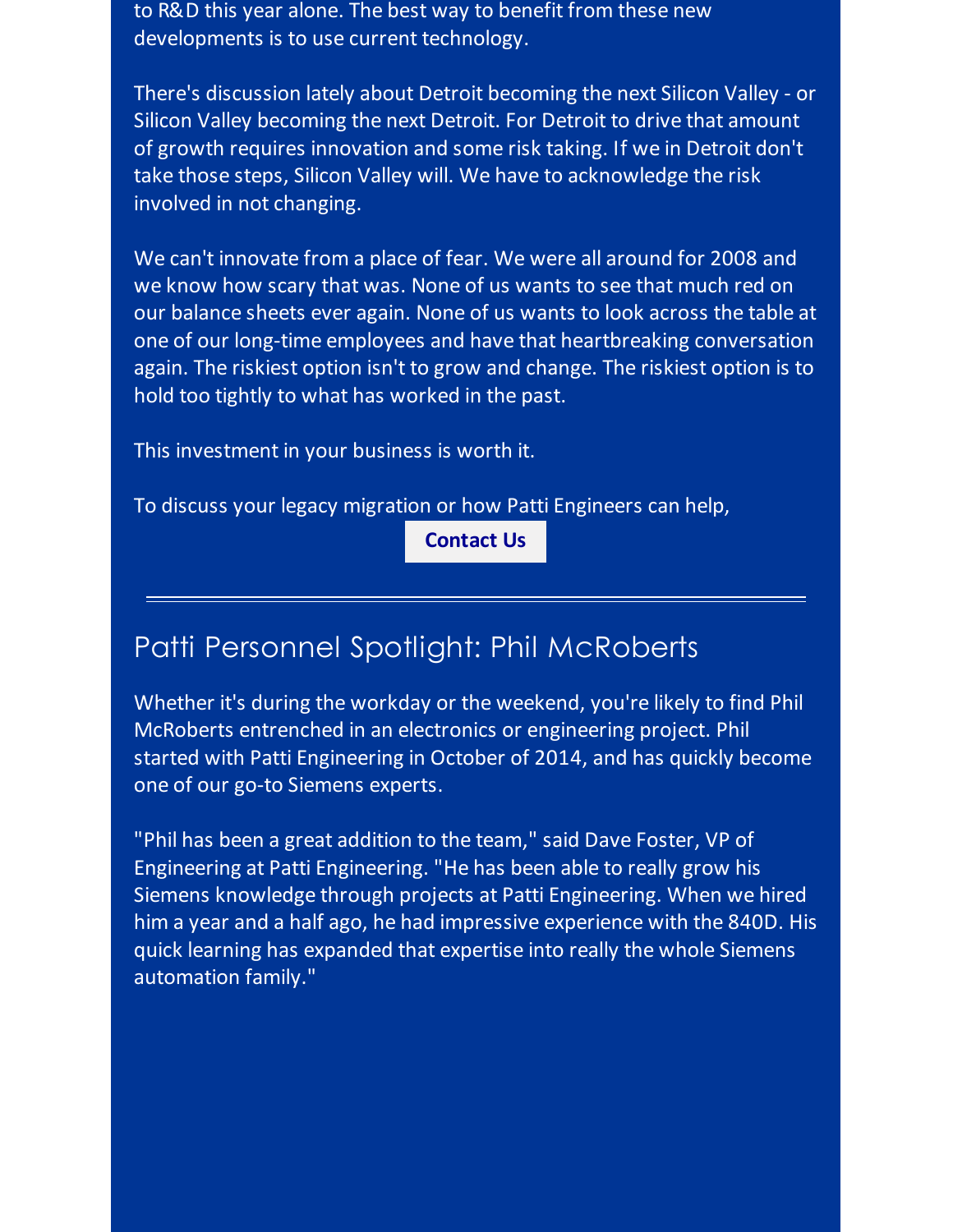Phil first graduated Magna Cum Laude from Macomb Community College, with an A.S. in Mechatronics and Certificate in Automated Systems Technology. He then attended Wayne State University, and earned his B.S. Electrical Engineering. He primarily works on projects focused on



engineering solutions for Siemens 840D Solution Line, Siemens Step 7, TIA Portal, RFID, and barcode readers. Phil has been a key member of our team working for the past 15 months on a project for our OEM customer supporting the General Motors and Ford joint 10-speed automatic transmission project. From manufacturing to installation, Phil has used his Siemens expertise to assist our team in supporting the OEM for the valvebody, case subassembly, and test & button-up lines. Phil is currently onsite in Romulus, MI supporting the pre-production phase.

What does Phil enjoy about working at Patti Engineering? "The comradery is amazing, in and out of the office," he says. "I remember my first day, I felt very welcomed and was impressed by everyone's wealth of knowledge, experience, and talent."



Math, science, and engineering are a family affair for the McRoberts. Phil's wife, Stephanie, is a high school mathematics teacher and STEM director. Their son, Everett, turned two this month - on Pi Day (3/14), fittingly. His dad, Richard, also shares his passion for electronics. They exhibited at the first Maker Faire Detroit in 2011 and again in 2012 with a large 3-Axis CNC Machine, tandem side-by-side bicycle, and radio-controlled teleconferencing Robbie-the-Robot. Phil and Richard are also members of the Academy of Model Aviation (AMA). Everett is a youth member, making it a 3-generation tradition. Phil primarily flies electric foam

airplanes and multi-rotor copters. On Memorial Weekend, the family visits Phil's grandparents in Indianapolis and the AMA Headquarters' Museum in Muncie, IN. This annual trip is timed to coincide with The Greatest Spectacle in Racing; this year, Phil and Stephanie will attend the 100th anniversary of the INDY 500.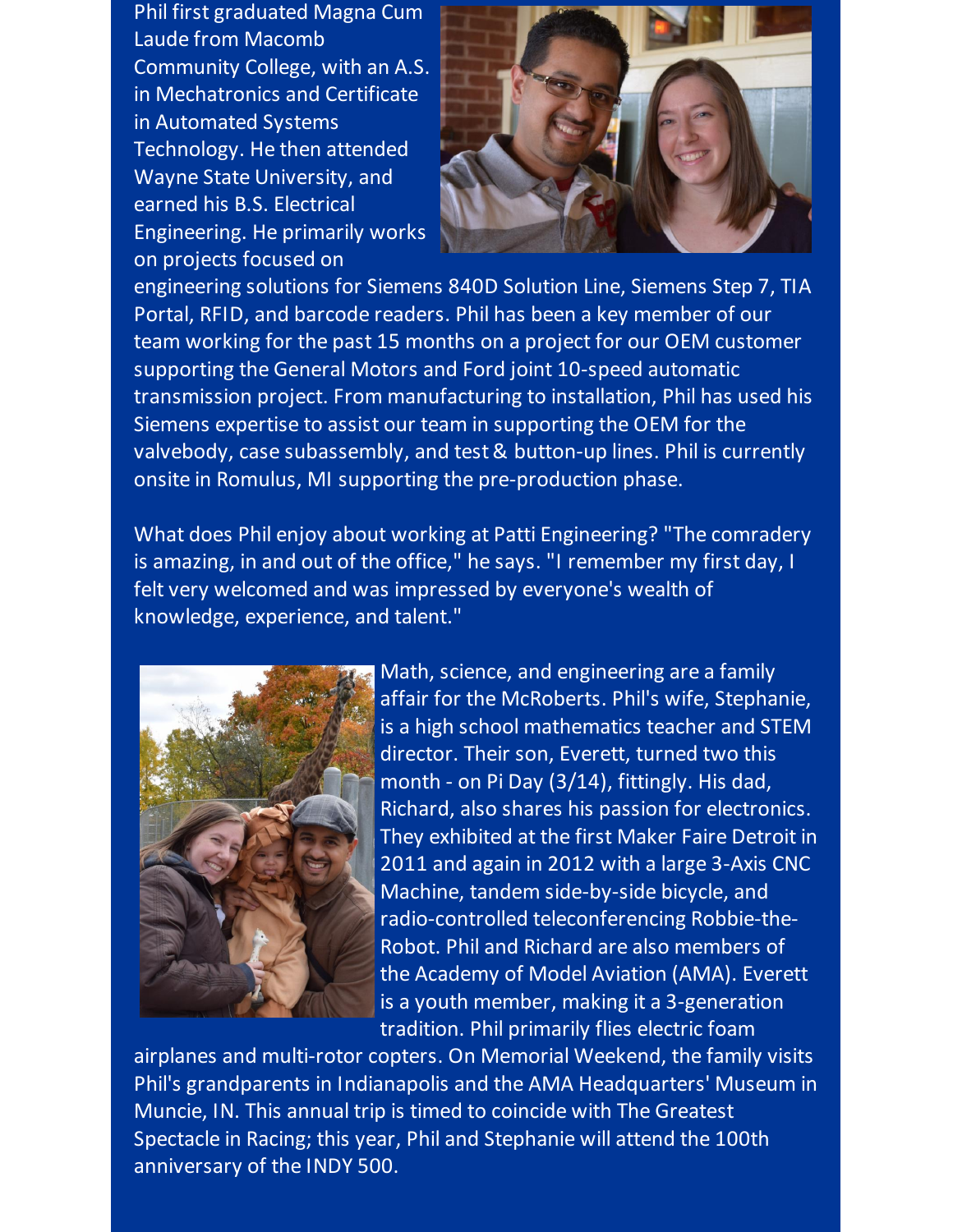Phil is actively involved in the community with the Asian Pacific American Chamber of Commerce (APACC), Philippine Chamber of Commerce - Michigan, and the National Federation of Filipino American Associations. He is also an accomplished musician. He has been a pianist since he was little and he also plays pipe organ and low brass instruments. He toured Europe in 1999 with the Blue Lakes International Symphony Orchestra, marched with Canada's award-winning Philippine Heritage Band, performed on stage at the Lincoln Center in NYC, Grand Ole Opry in Nashville, Detroit



Orchestra Hall. He's currently bass bone for the Redford Symphony Orchestra.

We are grateful to have all of Phil's talents at Patti Engineering.

#### Click here to [download](http://files.ctctcdn.com/59cb3837001/ca4f784b-47d8-4cc3-9de5-634fd23b1d40.pdf?utm_source=Patti+Perspective_March_2016&utm_campaign=Newsletter+March+2016&utm_medium=email) as PDF

We work as partners with our clients. When you need an expert to help solve automation challenges, we are here to add value to your solution enhance efficiency, increase productivity, and work with your team as a trusted resource. Visit our **[website](http://www.pattieng.com/?utm_source=Patti+Perspective_March_2016&utm_campaign=Newsletter+March+2016&utm_medium=email)** for more information on our areas of expertise, or call us (248)364-3200 for a free initial consultation.

Thank you for your interest in Patti Engineering.

Best regards,

Georgia H. Whalen Director of Marketing Patti Engineering



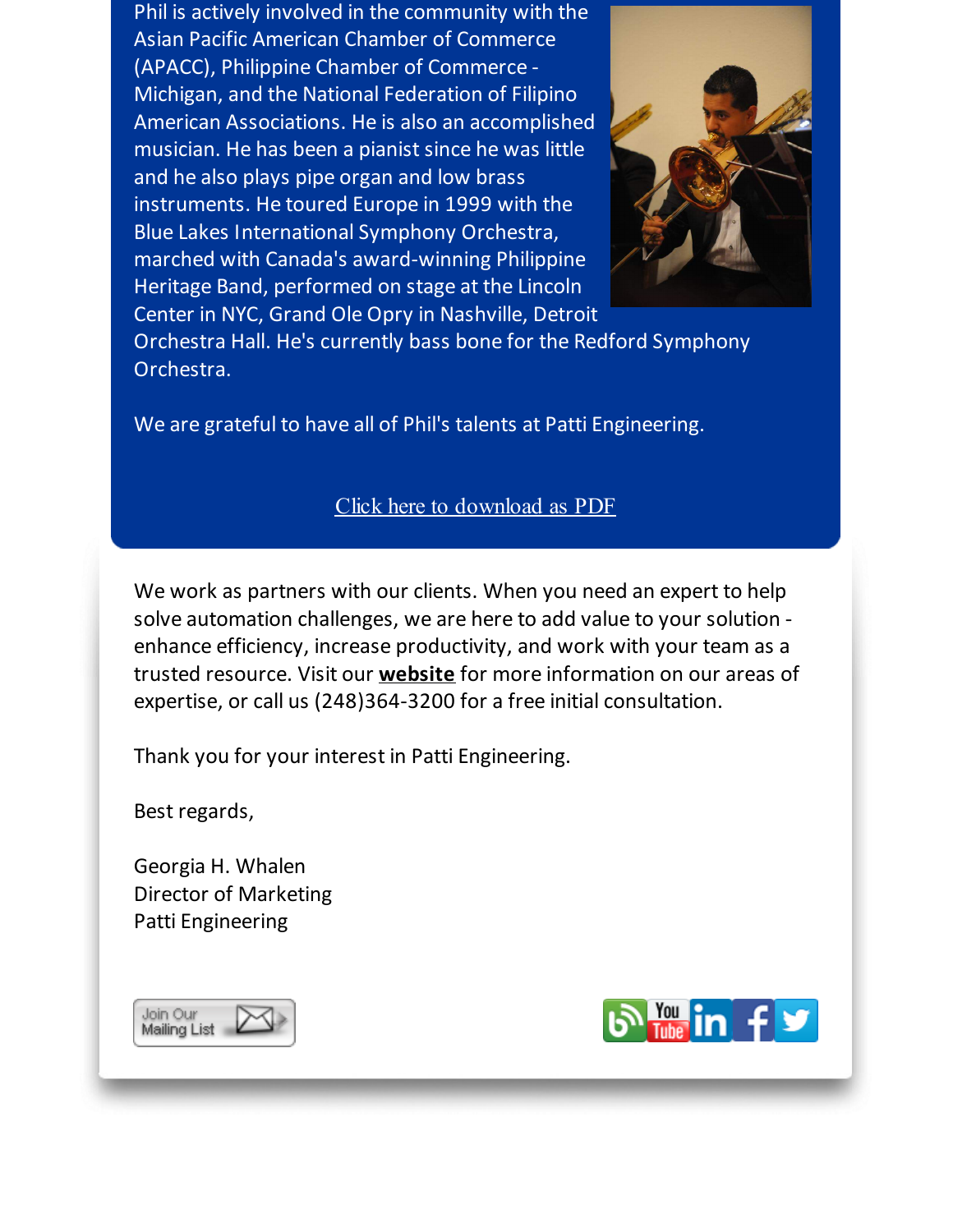

#### **Will Engineers Write?**

Blog post by Steve Palmgren, VP of Texas Operations

**Click here to read [more](http://pattiengineering.com/blog/will-engineers-write/?utm_source=Patti+Perspective_March_2016&utm_campaign=Newsletter+March+2016&utm_medium=email)**



**Setting Up Reliable Monitoring for a Water and Wastewater System Using Phoenix Contact Radioline**

Blog post by Senior Engineer, Nick Hitchcock, P.E.

**Click here to read [more](http://pattiengineering.com/blog/setting-up-reliable-monitoring-for-a-water-and-wastewater-system-using-phoenix-contact-radioline/?utm_source=Patti+Perspective_March_2016&utm_campaign=Newsletter+March+2016&utm_medium=email)**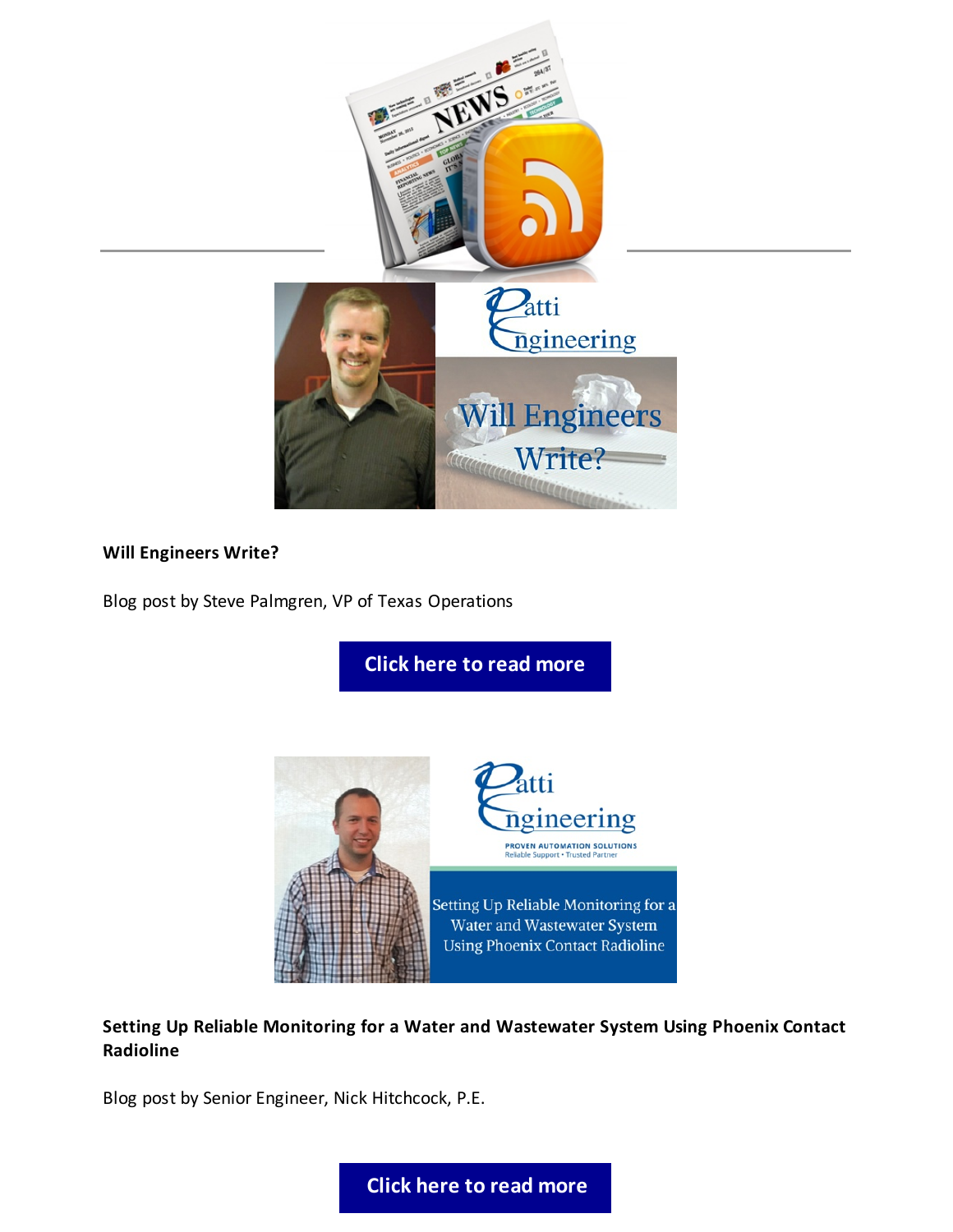

#### **What is a CSIA Certified Control System Integrator and Why Should Users of Industrial Automation Care?**

Blog post by Georgia Whalen, Director of Marketing

**Click here to read [more](http://pattiengineering.com/blog/csia-certified-why-should-users-of-industrial-automation-care/?utm_source=Patti+Perspective_March_2016&utm_campaign=Newsletter+March+2016&utm_medium=email)**

#### **Replacing Legacy Networking Protocols with Ethernet**

Nick Hitchcock presented in a webcast hosted by Control Engineering this month discussing applications of Industrial Ethernet. That webcast is now available on demand.



[Additional](http://www.controleng.com/single-article/replacing-legacy-networking-protocols-with-ethernet-webcast-questions-answered/3c24433c0d4746c340d2eb4be3c817c6.html?utm_source=Patti+Perspective_March_2016&utm_campaign=Newsletter+March+2016&utm_medium=email) Q&A about Industrial Ethernet

**Click here to view [Webcast](http://www.controleng.com/media-library/webcasts/2016-webcasts/31016-webcast.html?utm_source=Patti+Perspective_March_2016&utm_campaign=Newsletter+March+2016&utm_medium=email)**